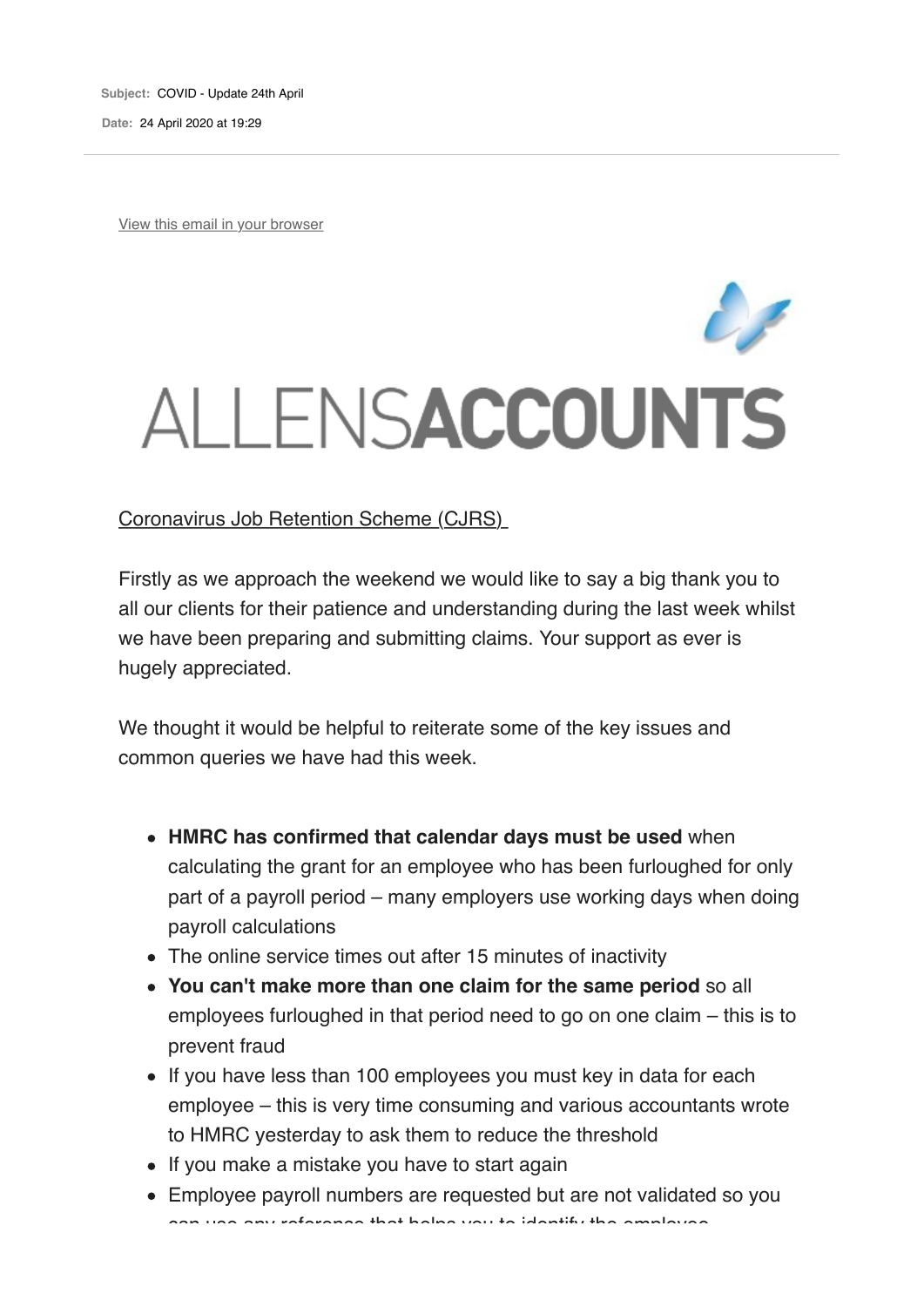can use any reference that helps you to identify the employee

- Employers who do not have a UTR or CRN can make a claim by answering 'no' to these questions
- **You can only make a claim every three weeks** so those with weekly payrolls will have to aggregate claims for three weeks payroll
- HMRC are telling us that many claimants are incorrectly providing their bank's address in the '*Find the address associated with the employer's bank account'* section – this address should be that of the employer i.e. the business address where the bank statements are addressed to
- HMRC's online calculator is not able to deduct the Employment Allowance from the claim (this is the £4k NIC allowance that most employers are entitled to from April) – this needs manually calculating and deducting in line with HMRC guidance https://www.gov.uk/guidance/work-out-80-of-your-employees-wages-toclaim-through-the-coronavirus-job-retention-scheme#work-out-howmuch-you-can-claim-for-employer-national-insurance-contributions
- You cannot amend or correct a claim, albeit we understand functionality is being developed to allow this in the future
- You can claim 14 days in advance so claims cannot end more than 14 days ahead of the date of the claim
- There is no confirmation e-mail sent after the submission of the claim we would recommend you take a screenshot or print of the claim reference number as proof that you made a claim in case of queries

HMRC have today issued guidance to the Chartered Institute of Taxation on how to apply for grants for **employees with no National Insurance Numbers**. The portal requires a claimant to provide a National Insurance number (NINO) for each employee they have furloughed but there will be some limited circumstances where this may not be available. HMRC have asked for employers with a furloughed employee without a NINO to call them on **0800 024 1222** so the claim can be processed over the phone. This would need to be the entire claim for all employees.

https://www.tax.org.uk/policy-technical/technical-news/job-retention-schemeapplications-employees-no-national-insurance

HMRC once again updated their JRS guidance late yesterday. This clarifies employee eligibility, in particular for employees on fixed term contracts.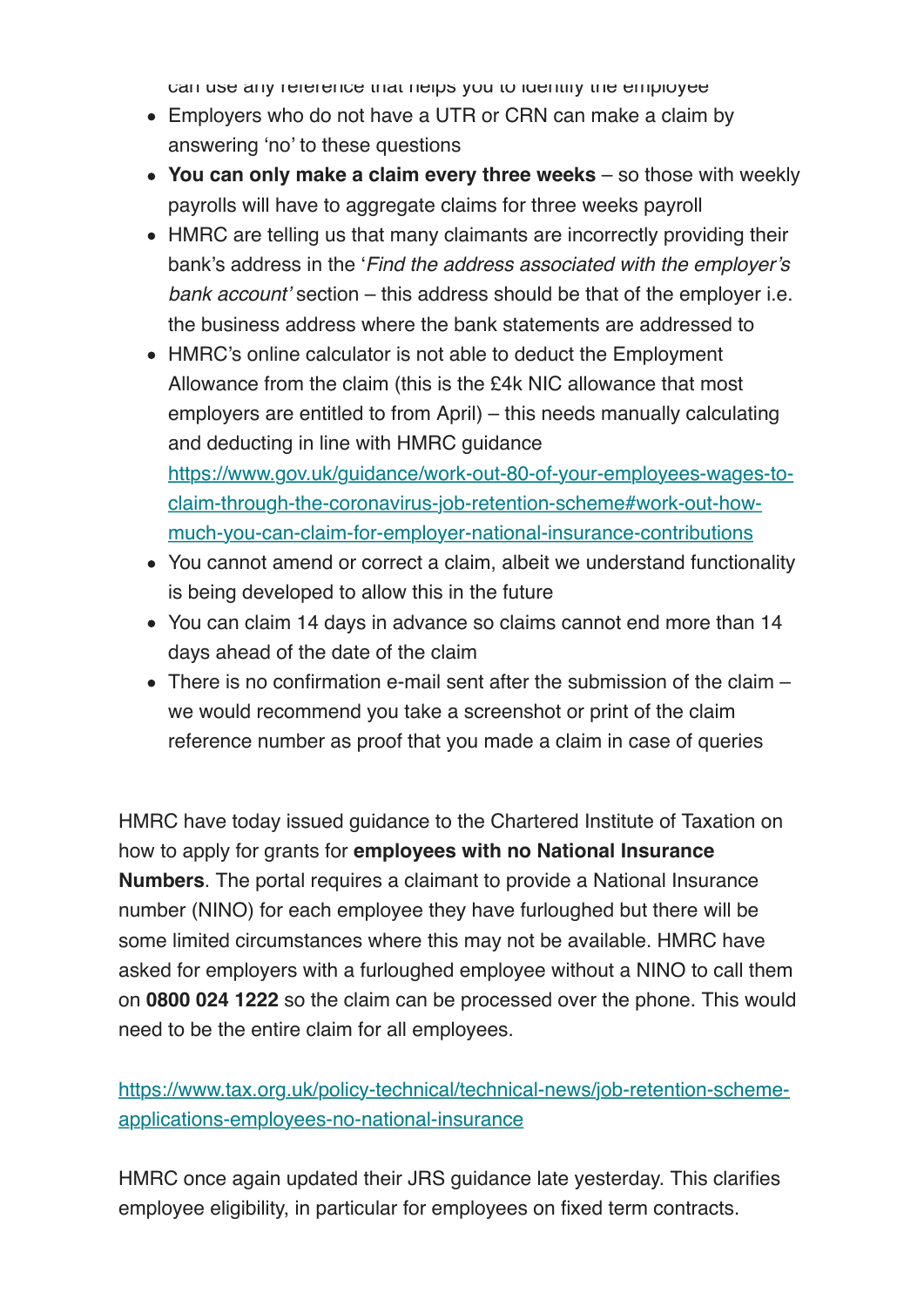https://www.gov.uk/guidance/claim-for-wage-costs-through-the-coronavirusjob-retention-scheme

They have also created an additional webpage with guidance on how and when to report payments made to furloughed employees.

https://www.gov.uk/guidance/reporting-payments-in-paye-real-timeinformation-from-the-coronavirus-job-retention-scheme

As always if you have any queries regarding the scheme, making claims or any of the other government measures at the current time, please get in touch by phone or e-mail.

R&D Claims and Payments

HMRC have reiterated this week that despite the current situation they are currently maintaining their published aim of clearing 95% of SME R&D tax credit claims within 28 days.

**Stockport Businesses Grant Funding Payments:** 

As of yesterday Stockport Council have paid grants of £45,055,000 to 3,880 businesses.

We wish you all a restful weekend.

The Allens Team



*Copyright © 2020 Allens Chartered Accountants, All rights reserved.* You are receiving this message as a connection of Allens Chartered Accountants. You can unsubscribe